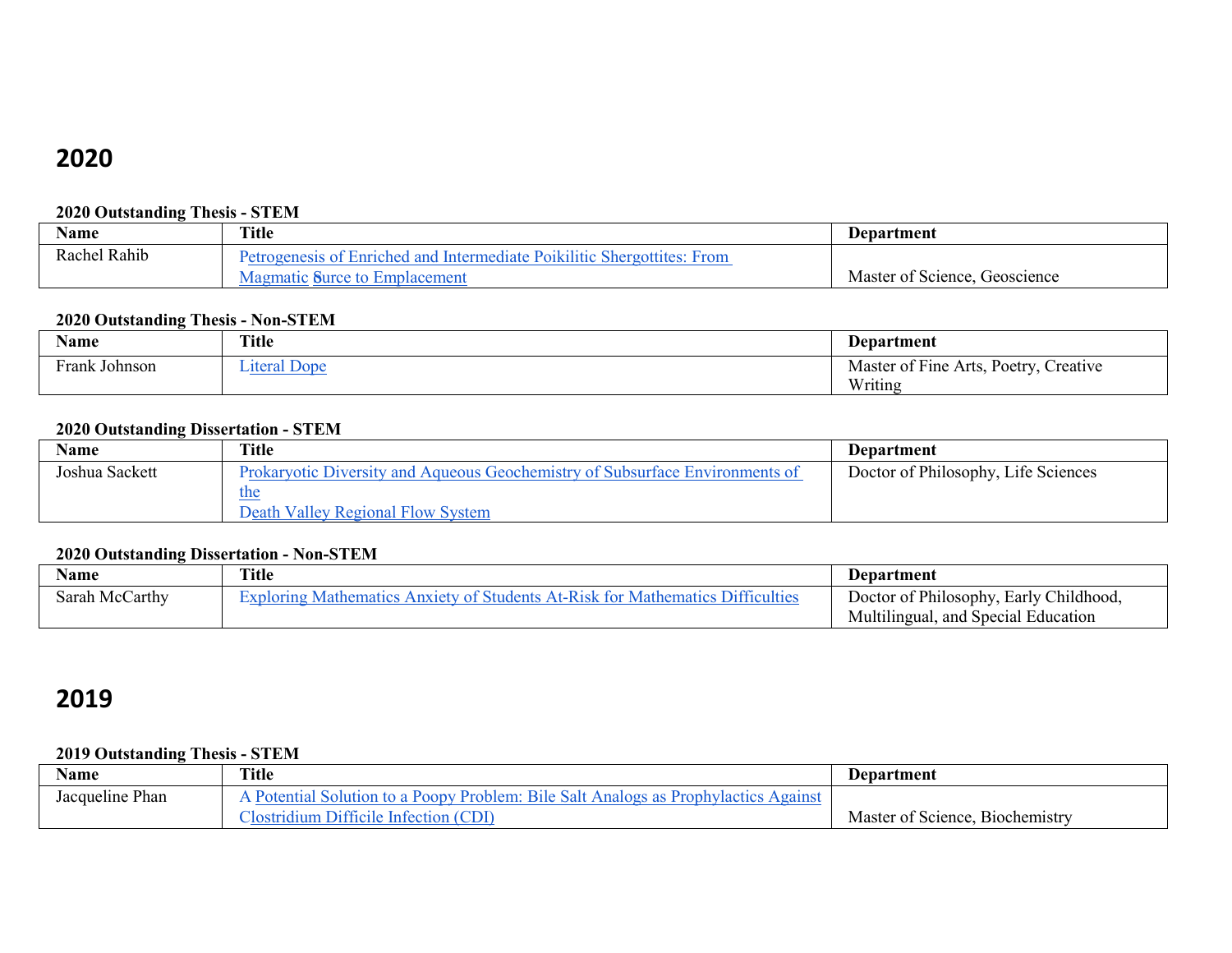#### **2019 Outstanding Thesis - Non-STEM**

| Name                 | <b>Title</b>               | <b>Department</b>                                                                        |
|----------------------|----------------------------|------------------------------------------------------------------------------------------|
| Olufunke<br>Ogundimu | $\sim$ $-$<br>Three Rivers | $\mathbf{r}$<br>$\sim$ $\mathbf{r}$ .<br>Master of Fine.<br>reative<br>Arts,<br>Fiction, |
|                      |                            | Writing                                                                                  |

### **2019 Outstanding Dissertation - STEM**

| Name                | Title                                                                                  | Department                        |
|---------------------|----------------------------------------------------------------------------------------|-----------------------------------|
| . Barker<br>eland - | oad and<br>ne<br>Jumping:<br>Analysis<br>Influenc                                      | Doctor of Philosophy, Kinesiology |
|                     | Deceleration '<br>I Strategies and Performance<br>Depth<br>$\sim$<br>Countermovement . |                                   |

### **2019 Outstanding Dissertation - Non-STEM**

| Name      | <b>Title</b>                                                                                                         | Department                              |
|-----------|----------------------------------------------------------------------------------------------------------------------|-----------------------------------------|
| Scot Ewen | Exploring the Effectiveness of Model-Based Instruction to Improve Sixth-Grade<br>Students' Science Content Knowledge | Doctor of Philosophy, Science Education |

# **2018**

## **2018 Outstanding Thesis - STEM**

| Name                        | <b>Title</b>                                                             | <b>Department</b>                                |
|-----------------------------|--------------------------------------------------------------------------|--------------------------------------------------|
| 11<br>Smallwood<br>Jeremy ' | Secular Resonances during Main-Sequence and Post-Main-Sequence Planetary |                                                  |
|                             | svstem Dvnamics                                                          | $\sim$ $\sim$<br>Master of Science,<br>Astronomy |

### **2018 Outstanding Thesis - Non-STEM**

| Name                        | <b>Title</b>                                                                                     | Department                   |
|-----------------------------|--------------------------------------------------------------------------------------------------|------------------------------|
| Sara Black<br>$\sim$ $\sim$ | The Changing Perspective<br>Haven:<br>Zion National<br>and<br>Homeland.<br>Homestead.<br>117AC 1 |                              |
|                             | 0-1930<br>v.<br>ark,                                                                             | Master of Arts,<br>. History |

## **2018 Outstanding Dissertation - STEM**

| Name                         | Title                                                                                                      | Department                       |
|------------------------------|------------------------------------------------------------------------------------------------------------|----------------------------------|
| <b>Tyler Stalbaum</b><br>— 1 | : Physics-Based<br>Modeling with<br>lonic<br>Devices:<br>e Electroactive Polymer i.<br><b>Experimental</b> | Doctor of Philosophy, Mechanical |
|                              | ation and Verification<br>nvestigation                                                                     | Engineering                      |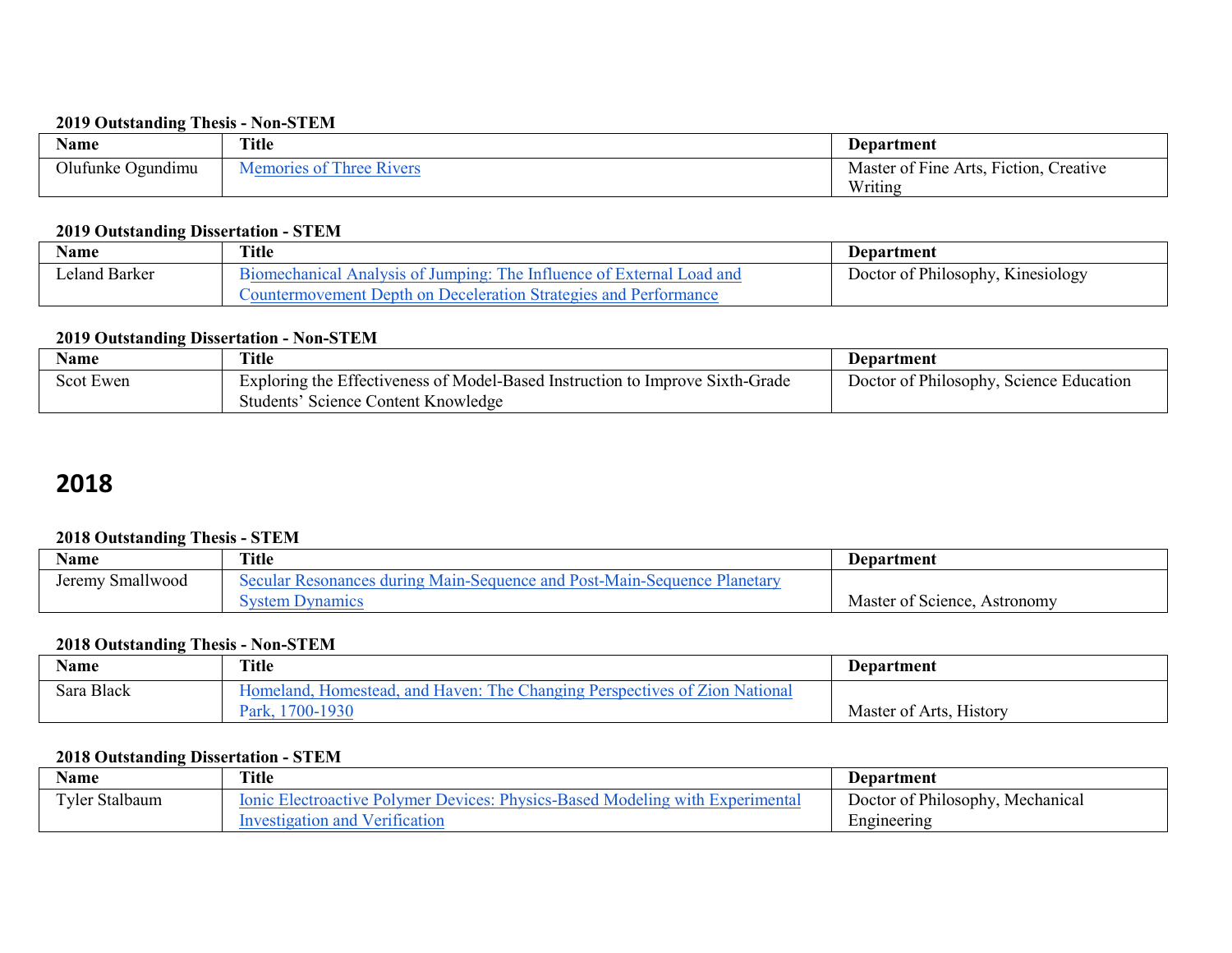### **2018 Outstanding Dissertation - Non-STEM**

| Name                           | <b>Title</b>                                                                                 | Department                                               |
|--------------------------------|----------------------------------------------------------------------------------------------|----------------------------------------------------------|
| Cherv <sup>T</sup><br>Anderson | entra<br>he<br>$r_{\alpha}$ n 70<br>Anatolia<br>- 11<br>$\alpha$<br>510<br>111 O<br>$\cdots$ | <sup>*</sup> Philosophy,<br>Joctor<br>Anthropology<br>ΩŤ |

# **2017**

## **2017 Outstanding Thesis - STEM**

| Name                              | <b>Title</b>                                                                                                             | Department                      |
|-----------------------------------|--------------------------------------------------------------------------------------------------------------------------|---------------------------------|
| $\sim$<br>.<br>Michael<br>Steiner | Water.<br>$\overline{OW}$<br>Nontronite in $\mathbf{r}$<br>Activity Brines in and<br>Implications<br>for the<br>solution |                                 |
|                                   | of Mars<br>Aqueous History                                                                                               | Master of Science in Geoscience |

### **2017 Outstanding Thesis - Non-STEM**

| <b>Name</b>          | Title                                                                                                                    | <b>Department</b>         |
|----------------------|--------------------------------------------------------------------------------------------------------------------------|---------------------------|
| $\sim$<br>Jesse Cook | and the Editorial Practices in the<br>The C<br>l`hat Matters':-<br>Garden of<br>$_{\rm \bf O nlv}$<br>intique.<br>l hing |                           |
|                      | $\blacksquare$<br>Eden                                                                                                   | Master of Arts in English |

## **2017 Outstanding Dissertation - STEM**

| Name              | Title                                                                         | Department                             |
|-------------------|-------------------------------------------------------------------------------|----------------------------------------|
| Janelle Droessler | Direct Dissolution and Electrochemical Investigation of Cerium and Uranium in | Doctor of Philosophy in Radiochemistry |
|                   | <u>Ionic</u>                                                                  |                                        |
|                   | Liquid                                                                        |                                        |

### **2017 Outstanding Dissertation - Non-STEM**

| <b>Name</b>     | Title                                                                                     | <b>Department</b>               |
|-----------------|-------------------------------------------------------------------------------------------|---------------------------------|
| Margaret Huettl | West.<br>Nindandishinaabewimin:<br>Peoplehood in the<br>North,<br>$'$ )11 hwe<br>American | Doctor of Philosophy in History |
|                 | 854<br>1/2                                                                                |                                 |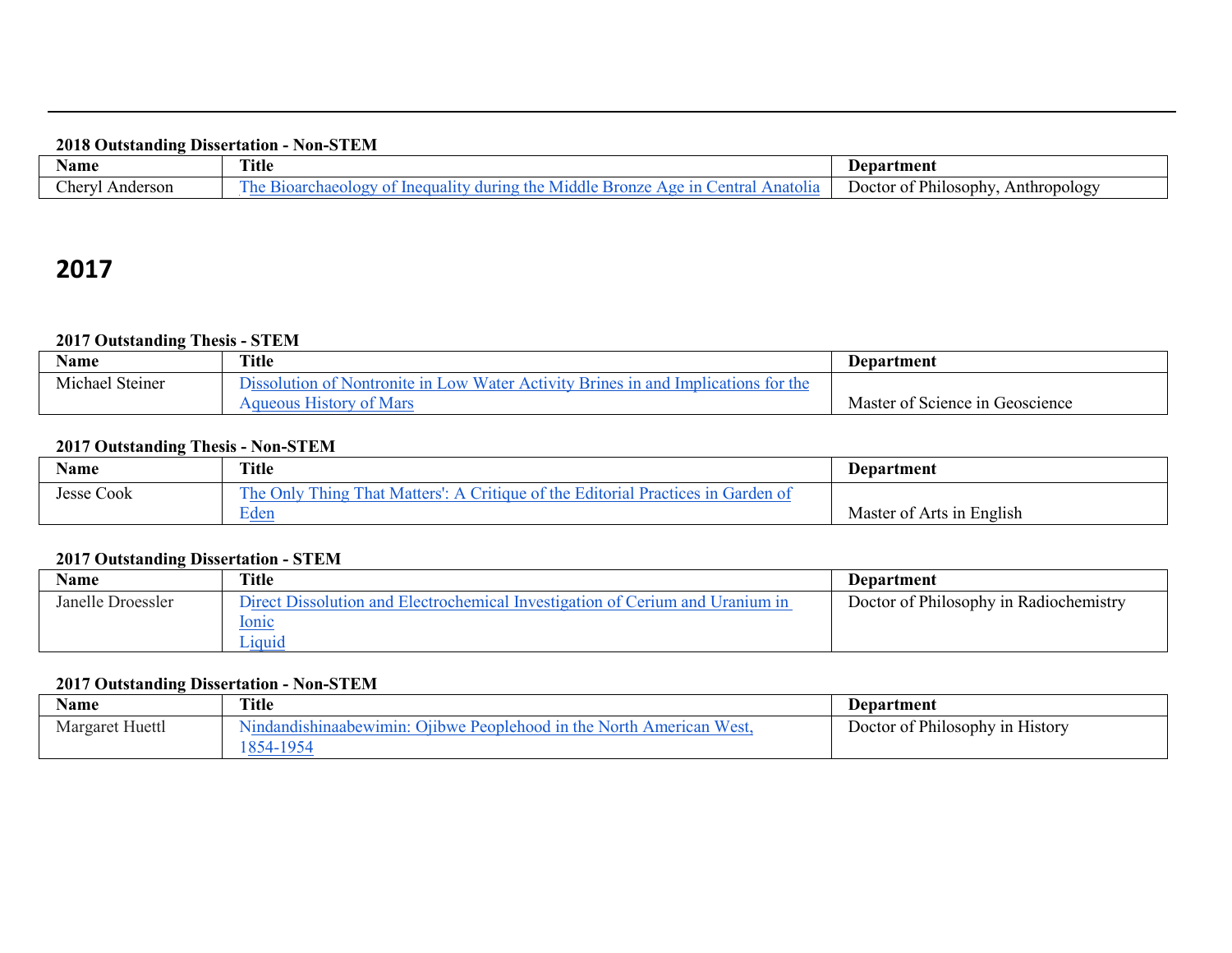# **2016**

## **2016 Outstanding Thesis**

| Name                                 | Title | <b>Department</b>                                                     |
|--------------------------------------|-------|-----------------------------------------------------------------------|
| <b>TTT</b><br>atherine<br>. Wisnosky | -     | $\sim$ $\sim$<br>Master<br>H1Stor<br>$\Lambda$ rt<br>'Ω†<br>ោរ :<br>┒ |

## **2016 Outstanding Dissertation**

| Name                                            | <b>Title</b> | Denartment                                                                             |
|-------------------------------------------------|--------------|----------------------------------------------------------------------------------------|
| the contract of the contract of the contract of |              |                                                                                        |
| $\cdot$ gainey                                  | .<br>ю       | $-$<br>.<br>$\degree$ Philosophy.<br>' in Geoscience<br>JΩ<br>ി<br>$\circ$ ror $\cdot$ |

# **2015**

# **2015 Outstanding Thesis**

| Name                  | Title                                                                             | <b>Department</b>                  |
|-----------------------|-----------------------------------------------------------------------------------|------------------------------------|
| Miliaikeala S.J. Heen | Putting the Microscope on Crime Labs: The Effects of Evidence Complexity and      | Master of Arts in Criminal Justice |
|                       | ar Jurors (†<br>Percentions of Forensic Evidence<br><b>vne</b> on<br>aboratory. . |                                    |

## **2015 Outstanding Dissertation**

| Name                    | $\sim$<br>ritle                       | Department                                             |
|-------------------------|---------------------------------------|--------------------------------------------------------|
| --<br>√atkıns<br>Jordan | stor<br>no<br>nt<br>. .<br>une.<br>™. | <sup>*</sup> Philosophy<br>Doctor<br>n History '<br>ОI |

# **2014**

# **2014 Outstanding Thesis**

| Name                                  | Title          | 'Jenartmen.                                      |
|---------------------------------------|----------------|--------------------------------------------------|
| $\mathbf{r}$<br>Kiley<br>! ≏rr¶<br>יט | าลบ<br>ne<br>. | Master<br>Hote<br>ation:<br>$\mathbf{u}$<br>51 L |